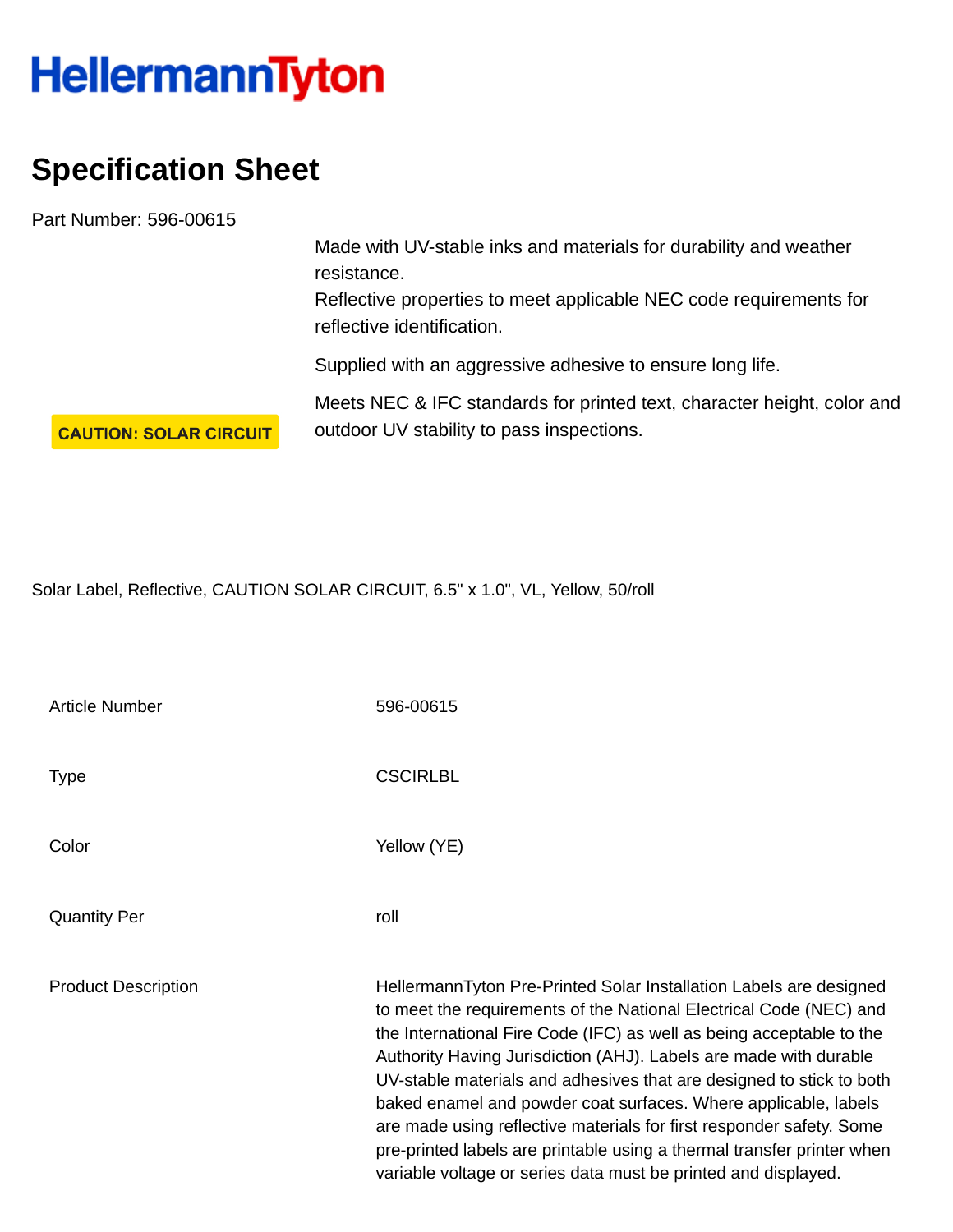| <b>Short Description</b>              | Solar Label, Reflective, CAUTION SOLAR CIRCUIT, 6.5" x 1.0", VL,<br>Yellow, 50/roll     |
|---------------------------------------|-----------------------------------------------------------------------------------------|
| <b>Global Part Name</b>               | CSCIRLBL-505/281-YE                                                                     |
| Local Order Number 2                  | Cross Reference = $10$ per pack: 596-00673                                              |
|                                       |                                                                                         |
| Width W (Imperial)                    | 6.5                                                                                     |
| Width W (Metric)                      | 165.1                                                                                   |
| Thickness T (Imperial)                | 0.0025                                                                                  |
| Thickness T (Metric)                  | 64.0                                                                                    |
| Height H (Imperial)                   | 1.0                                                                                     |
| Height H (Metric)                     | 25.4                                                                                    |
|                                       |                                                                                         |
|                                       |                                                                                         |
| Material                              | Type 505/281, UV-stabilized reflective vinyl with clear polyester<br>laminate (505/281) |
| <b>Material Shortcut</b>              | 505/281                                                                                 |
| Adhesive                              | Acrylic                                                                                 |
| Halogen Free                          | <b>No</b>                                                                               |
| <b>Adhesive Operating Temperature</b> | -40°F to +302°F (-40°C to +150°C)                                                       |